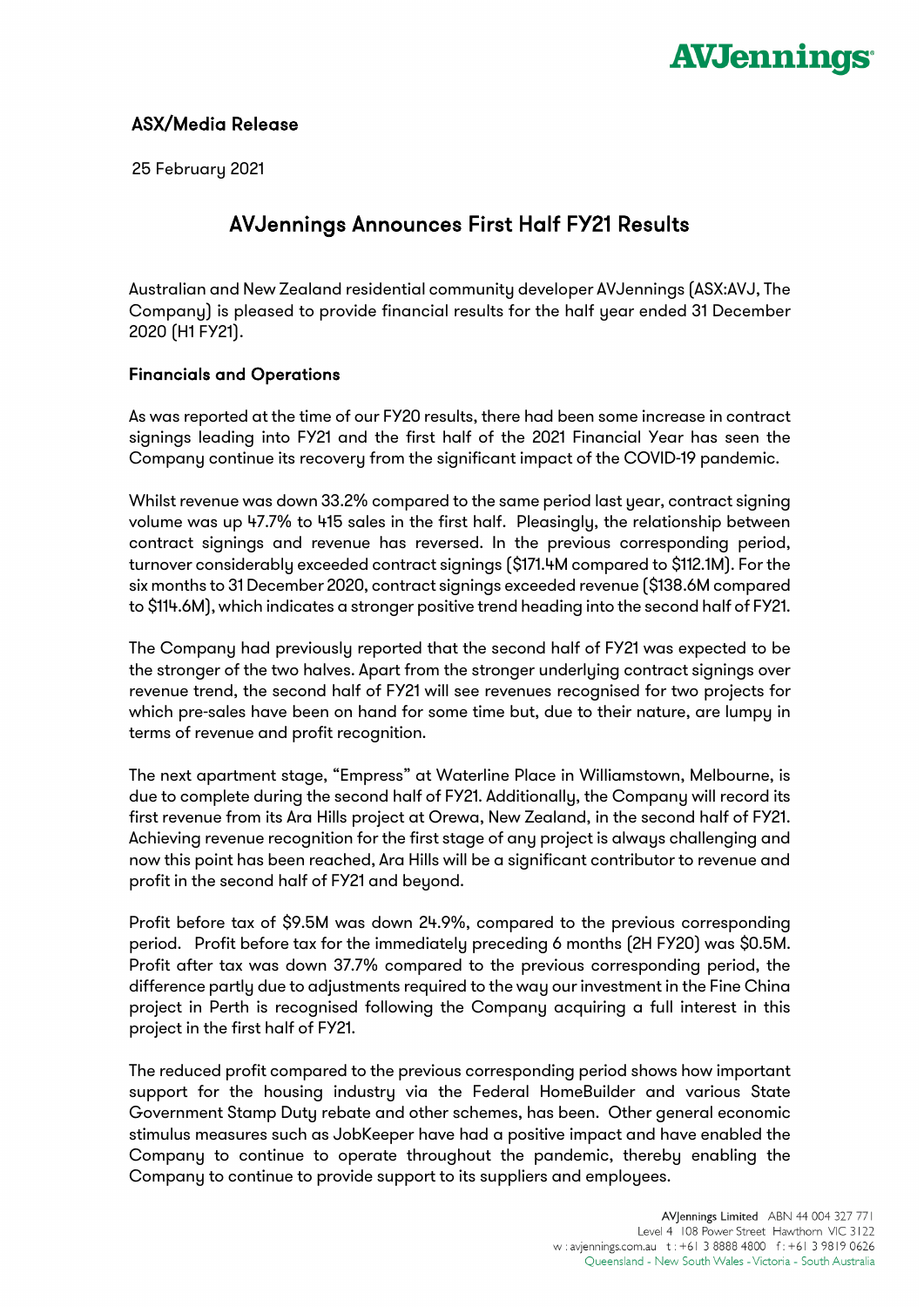

Average gross margin rose to 24.3% (31 December 2019: 22.2%) on the back of good margins earned from the various Cobbitty and Spring Farm estates in Sydney, Cadence in Brisbane and Lyndarum North in Melbourne.



Contract signings (Lots)

#### Balance sheet and land holdings

Net cash from operations for the six months was positive at \$17.4M (31 December 2019: \$25.0M), resulting in net debt at 31 December 2020 of \$167.6M. This represents a net debt to total assets ratio of 24.7% which places the Company in a good position for future growth.

Much of the positive cashflow was due to a reduction in production levels. The fact the Company was able to do this demonstrates one of the advantages of its focus on traditional housing markets which reflect a horizontal development approach.

Planning and design work continued largely unabated, allowing the Company to commence lifting production during the period under review, as Government stimulus measures were introduced, and buyer confidence began to return. However, the Company has taken a somewhat cautious approach and interruptions caused by extended or snap lockdowns have also impacted production levels.

The Company also took a cautious approach to new acquisitions, only practically recommencing activity in this area in the latter part of calendar year 2020. Pleasingly, one transaction was entered into very late in 2020 with the Company entering into a contract over a site at Calderwood in Shell Harbour, New South Wales which is forecast to yield some 390 lots. The Company also progressed an agreement over another land parcel in the Ripley Valley, Queensland (449 lot equivalents that will effectively extend the Company's existing Cadence project).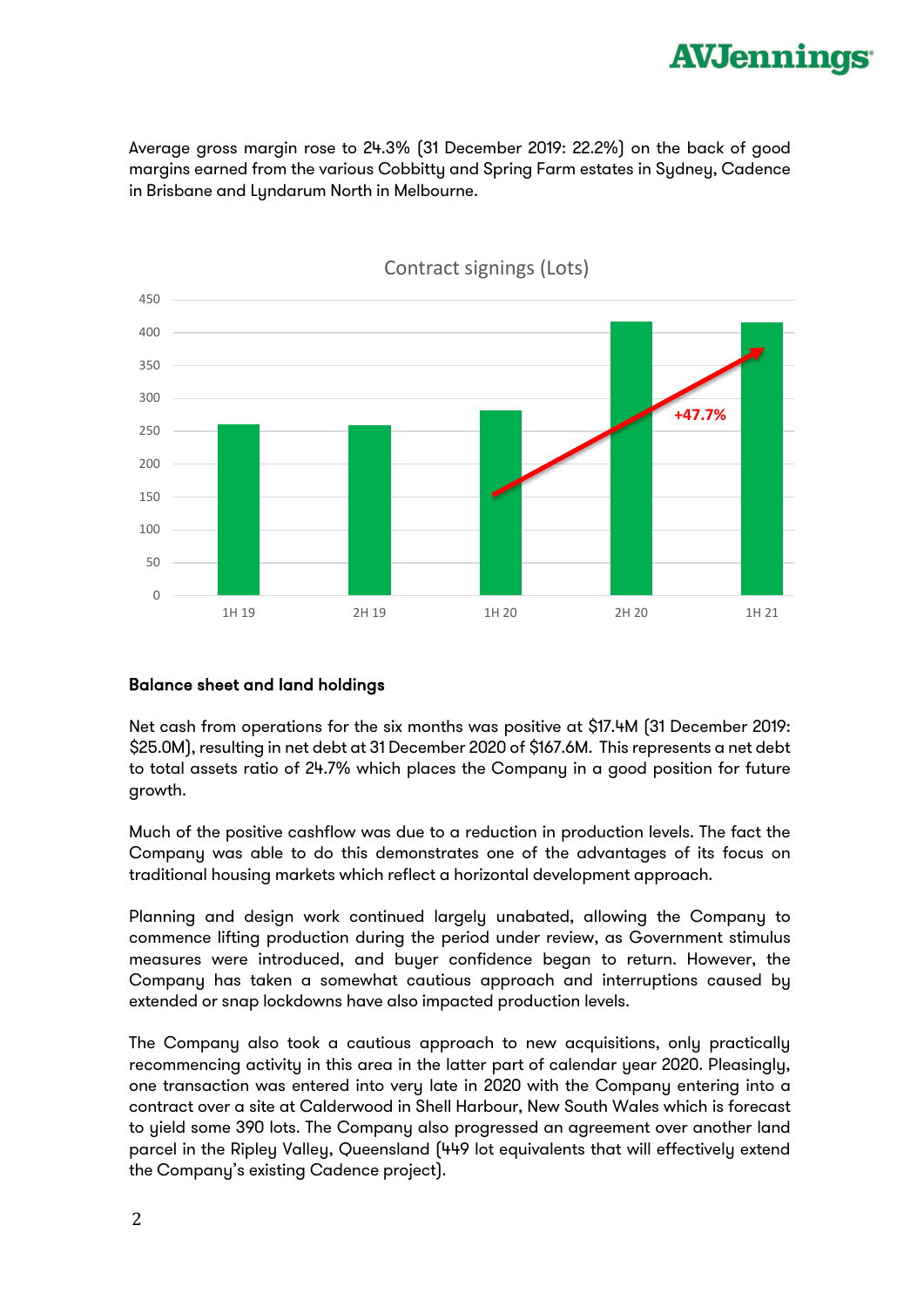

Total inventory including controlled land under option or conditionally acquired stands at 12,669 lots (31 December 2019: 12,433 lots).

#### Interim Dividend

The Directors have declared an interim fully franked dividend of 0.7 cents per share. In reaching this decision the Directors considered factors including the correlation between earnings and dividends, with earnings in this period being 2x the value of the declared interim dividend.

The Directors also acknowledge the continuing volatility around COVID-19 while remaining confident about the continuing strengthening economic recovery. Additionally, they remain confident in the Company's future. They also considered the level of strong pre-sales on hand for the second half of FY21.

In declaring the dividend, Directors have given due consideration to the principles behind the JobKeeper scheme and the amounts received which enabled the Company to continue to directly support employees and, indirectly, suppliers. The dividend declared is well short of the amount the Company would have been able to declare from profits excluding JobKeeper receipts.

Directors also noted the importance of continuing support from shareholders and considered the fact no final dividend had been declared for FY20.

#### **Outlook**

AVJennings has a strong balance sheet, with moderate gearing and good liquidity. The Company continues to benefit from industry and other support mechanisms provided by Government and is experiencing an increasing level of activity as its markets recover from the shock of the pandemic.

The second half of FY21 will see significant revenues flow from our Waterline Place and Ara Hills projects. Pre-sales of 408 were carried over from 31 December 2020, of which 331 with a contract value of \$121.0M (ex GST) are expected to settle or be revenue-recognised in the second half. Around 118 additional contracts to 23 February 2021 have so far been signed in calendar 2021. This forms a solid base for the second half of FY21.

There is no doubt the HomeBuilder scheme has been successful. Rather than create significant new demand it is the Company's view that its primary benefit has been to give confidence and incentive to demand that existed at the time the pandemic impacted. Even allowing for the cessation of the HomeBuilder scheme the Company is cautiously optimistic that the recovery will consolidate through calendar 2021, with consumer confidence returning with the support of access to low cost finance, slowly rising employment levels and the rollout of COVID-19 vaccines which are now underway in Australia and New Zealand.

The timing of resumption of a meaningful level of international migration will become increasingly important as latent domestic demand is absorbed. However, there are already strong signs of expats returning or planning to return to both Australia and New Zealand and once borders do reopen, the Company believes that Australia and New